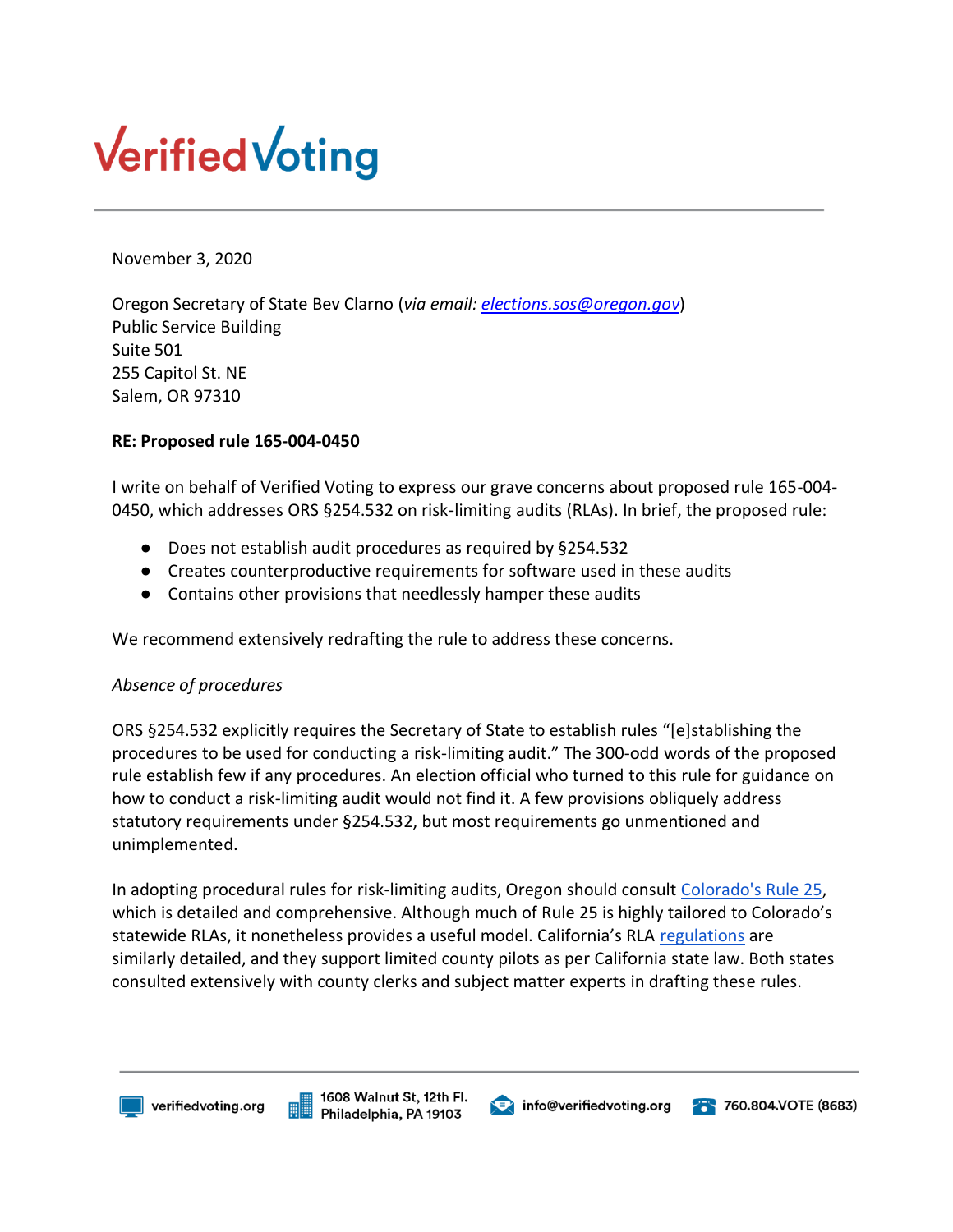#### *Misdirected software testing requirement*

ORS §254.532 appropriately requires that risk-limiting audits "[e]nsure that no change or error in technology used to assist with the audit could result in an undetected change in the results of the audit." The proposed rule attempts to meet this criterion through testing. Specifically, it requires that any software used in an RLA be examined by a federal Voting System Testing Laboratory (VSTL) and certified by the Secretary of State. This approach cannot succeed -- but it could prevent RLAs from occurring at all, or compromise their conduct.

The statutory requirement leverages the concept of *software independence*. A voting system is software-independent if an undetected change or error in its software cannot cause an undetectable change or error in an election outcome. Software testing cannot provide software independence! Computer scientists know that errors often evade even intensive software testing. Voter-verified paper ballots provide software independence. Similarly, no examination of risk-limiting audit software can assure the correctness of audit results. That must be done procedurally, by providing all information needed to verify every step of the audit without relying on the software. Our report [Checking the Paper Record](https://verifiedvoting.org/publication/checking-the-paper-record-a-guide-for-public-oversight-of-tabulation-audits-2/) provides details on how to meet this standard.

Requiring VSTL examination seems especially misdirected. As the name implies, Voting System Testing Laboratories have no expertise in risk-limiting audits. The nation's leading RLA experts already contribute to and review open-source software tools. Open-source software itself provides an additional measure of transparency. This requirement would probably prevent Oregon counties from using the best known, best tested RLA software. Most likely, to proceed at all, they would have to use RLA software (if any) bundled with their voting systems - software that outside experts cannot review for accuracy.

### *Other concerns*

Two other provisions raise concern. First, the risk limit of 0.1% is far more stringent than we have seen any U.S. jurisdiction impose or any expert recommend. It would require Oregon counties to audit more than twice as many ballots as counties in Colorado (where the risk limit for comparison audits presently is 4%). We see no public policy rationale for imposing this burden. Second, provision (5) addresses possible conflicts between recounts and RLAs, but is worded so broadly that it actually allows recounts to sabotage RLAs. For instance, a candidate or elector could prevent an RLA of a local contest by demanding, under §258.161, a recount of one precinct anywhere in the same county, in any contest.



info@verifiedvoting.org 760.804.VOTE (8683)